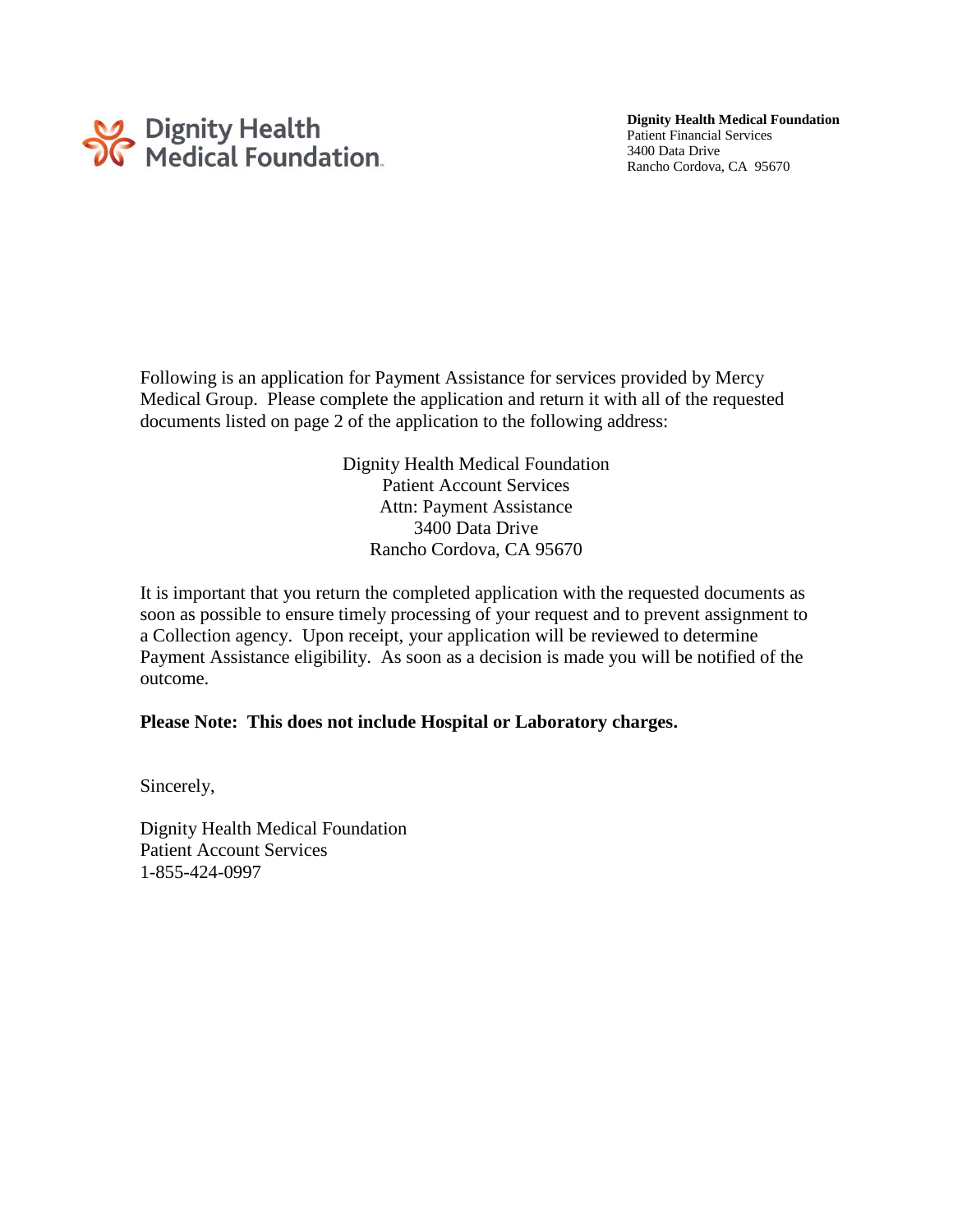

# **Payment Assistance Application**

Patient Account Number

| Patient Last Name                  | Patient First Name         |          | Patient Social Security # | Patient Date of Birth                     |
|------------------------------------|----------------------------|----------|---------------------------|-------------------------------------------|
| Guarantor Last Name (If Different) | First Name                 |          |                           | Guarantor Social Security # Date of Birth |
|                                    |                            |          |                           |                                           |
| Guarantor Home Address             |                            |          |                           | Home Telephone Number                     |
| City                               | State                      | Zip Code |                           |                                           |
| Guarantor's Employer Name          | Guarantor's Annual Income  |          |                           | Guarantor Job Function/Department         |
|                                    |                            |          |                           |                                           |
| Guarantor's Employer Address       |                            |          |                           | Guarantor's Employer Telephone            |
| City                               | State                      | Zip Code |                           |                                           |
| Spouse's Employer Name             | s<br>Spouses Annual Income |          |                           | Spouse's Job Function/Department          |
|                                    |                            |          |                           |                                           |
| Spouse's Employer Address          |                            |          |                           | Spouse's Employer Telephone               |
| City                               | State                      | Zip Code |                           |                                           |

### **People In Household**

| Name | Relationship to Patient | Date of Birth | Employer | <b>Employer Telephone</b> |
|------|-------------------------|---------------|----------|---------------------------|
|      |                         |               |          |                           |
|      |                         |               |          |                           |
|      |                         |               |          |                           |
|      |                         |               |          |                           |
|      |                         |               |          |                           |
|      |                         |               |          |                           |
|      |                         |               |          |                           |
|      |                         |               |          |                           |